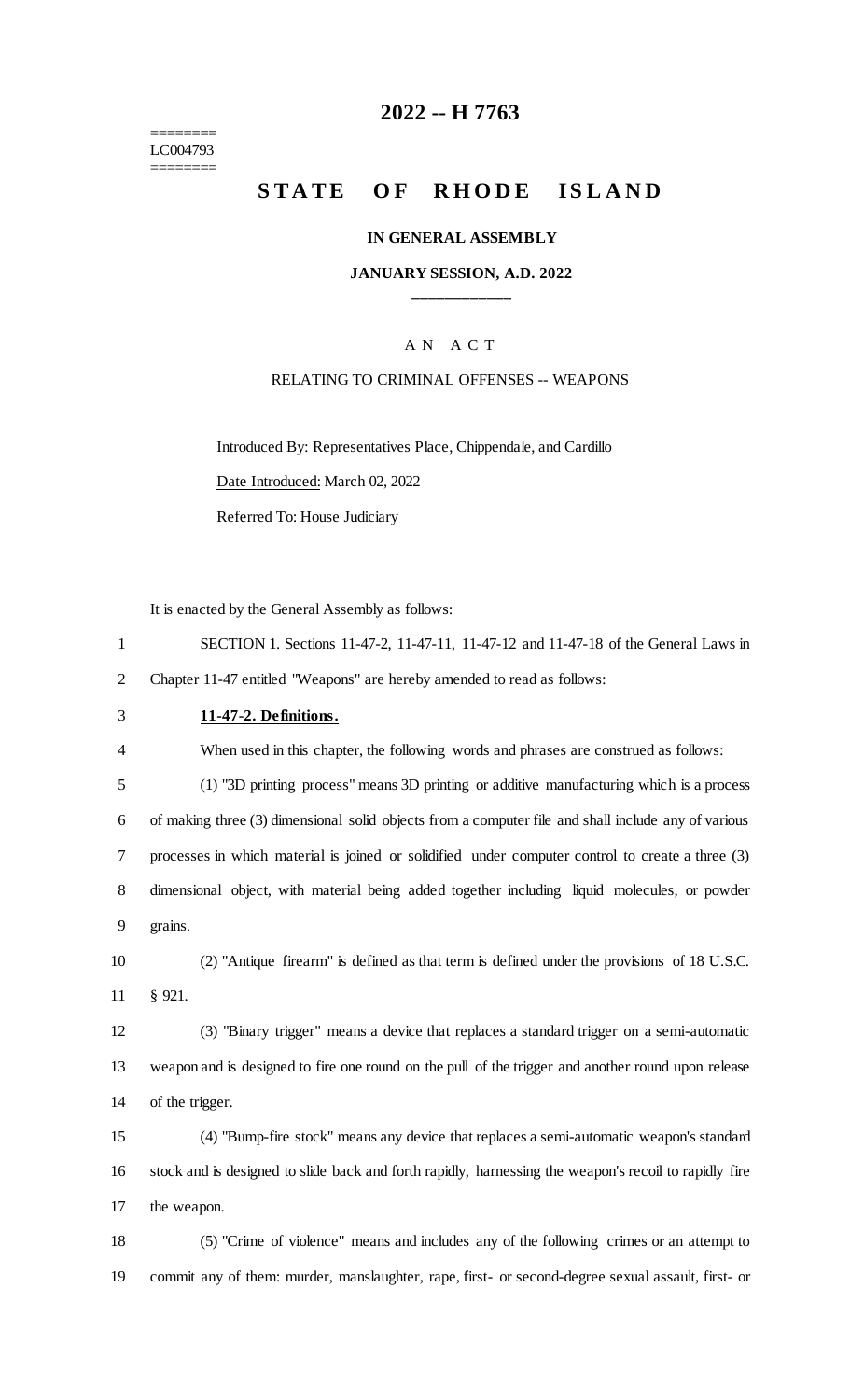second-degree child molestation, kidnapping, first- and second-degree arson, mayhem, robbery, burglary, breaking and entering, any felony violation involving the illegal manufacture, sale, or delivery of a controlled substance, or possession with intent to manufacture, sell, or deliver a controlled substance classified in schedule I or schedule II of § 21-28-2.08, any violation of § 21- 28-4.01.1 or § 21-28-4.01.2 or conspiracy to commit any violation of these statutes, assault with a dangerous weapon, assault or battery involving grave bodily injury, or assault with intent to commit any offense punishable as a felony; upon any conviction of an offense punishable as a felony offense under § 12-29-5.

 (6) "Firearm" includes any machine gun, pistol, rifle, air rifle, air pistol, "blank gun," "BB gun," or other instrument from which steel or metal projectiles are propelled, or that may readily be converted to expel a projectile, except crossbows, recurve, compound, or longbows, and except instruments propelling projectiles that are designed or normally used for a primary purpose other than as a weapon. The frame or receiver of the weapon shall be construed as a firearm under the provisions of this section.

 (7) "Fugitive from justice" means any person who has fled from any state, territory, the District of Columbia, or possession of the United States to avoid prosecution for a crime of violence or to avoid giving testimony in any criminal proceeding.

 (8) "Ghost gun" means a firearm, including a frame or receiver, that lacks a unique serial number engraved or cased in metal alloy on the frame or receiver by a licensed manufacturer, 20 maker, or importer under federal law or markings in accordance with 27 C.F.R. § 479.102. It does not include a firearm that has been rendered permanently inoperable, or a firearm that is not required to have a serial number in accordance with the federal Gun Control Act of 1968.

 (9) "Licensing authorities" means the board of police commissioners of a city or town where the board has been instituted, the chief of police or superintendent of police of other cities and towns having a regular organized police force, and, in towns where there is no chief of police or superintendent of police, it means the town clerk who may issue licenses upon the recommendation of the town sergeant, and it also means any other person or body duly authorized by the city or town charter or by state law.

 (10) "Machine gun" means any weapon that shoots, is designed to shoot, or can be readily restored to shoot automatically more than one shot, without manual reloading, by a single function of the trigger. The term also includes the frame or receiver of the weapon, any combination of parts designed and intended for use in converting a weapon into a machine gun, and any combination of parts from which a machine gun can be assembled if the parts are in the possession or under the control of a person.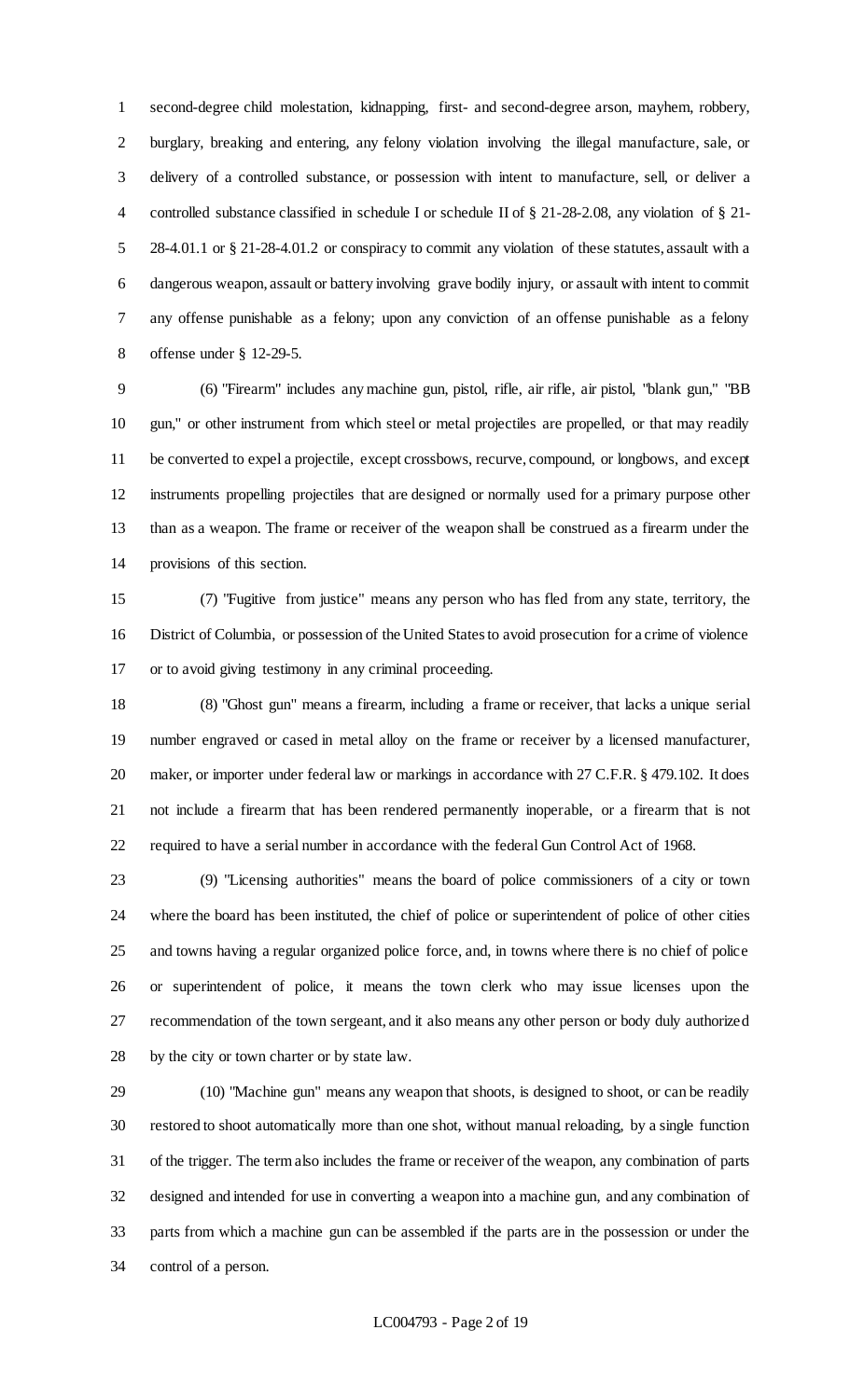(11) "Major component" means, with respect to a firearm: (i) The slide or cylinder or the frame or receiver of the firearm; and (ii) In the case of a rifle or shotgun, includes the barrel of the firearm. (12) "Person" includes an individual, partnership, firm, association, or corporation. (13) "Pistol" includes any pistol or revolver, and any shotgun, rifle, or similar weapon with overall length less than twenty-six inches (26"), but does not include any pistol or revolver designed for the use of blank cartridges only. (14) "Sawed-off rifle" means any rifle with overall length of less than twenty-six inches (26") or barrel length of less than sixteen inches (16"). (15) "Sawed-off shotgun" means any shotgun with overall length of less than twenty-six inches (26") or barrel length of less than eighteen inches (18"). (16) "Sell" includes let or hire, give, lend, and transfer, and "purchase" includes hire, accept, and borrow, and "purchasing" shall be construed accordingly. (17) "Suitable person" means any person who is not prohibited by state law from possessing a pistol or revolver. A person may be considered unsuitable if the licensing authority has clear and convincing evidence that the person is a clear and present danger to himself or herself, or to another person. Any person may be considered unsuitable if the law enforcement agency doing the background check or the department of attorney general has evidence which supports a good faith belief that the person is a member of a criminal street gang as defined in § 12-19-39(a).  $\left(\frac{(17)(18)}{27}\right)$  "Trigger crank" means a trigger actuator that attaches to the trigger of a semi- automatic weapon and causes the weapon to fire by turning the crank handle.  $\left(\frac{(18)(19)}{27}\right)$  "Undetectable firearm" means any firearm that: (i) After removal of all parts, other than a major component, is not as detectable by walk- through metal detectors commonly used at airports or other public buildings; or (ii) Any major component of which, if subjected to inspection by the types of detection devices commonly used at airports or other public buildings for security screening, would not generate an image that accurately depicts the shape of the component; or (iii) Is manufactured wholly of plastic, fiberglass, or through a 3D printing process; or (iv) Upon which the frame or receiver lacks a unique serial number engraved or cased into on the frame or receiver by a licensed manufacturer, maker, or importer under federal law, or markings in accordance with 27 C.F.R. § 479.102. Provided, however, this subsection shall not apply to any firearm rendered permanently inoperable or a firearm manufactured prior to 1968. **11-47-11. License or permit to carry concealed pistol or revolver.** (a) The licensing authorities of any city or town shall, upon application of any person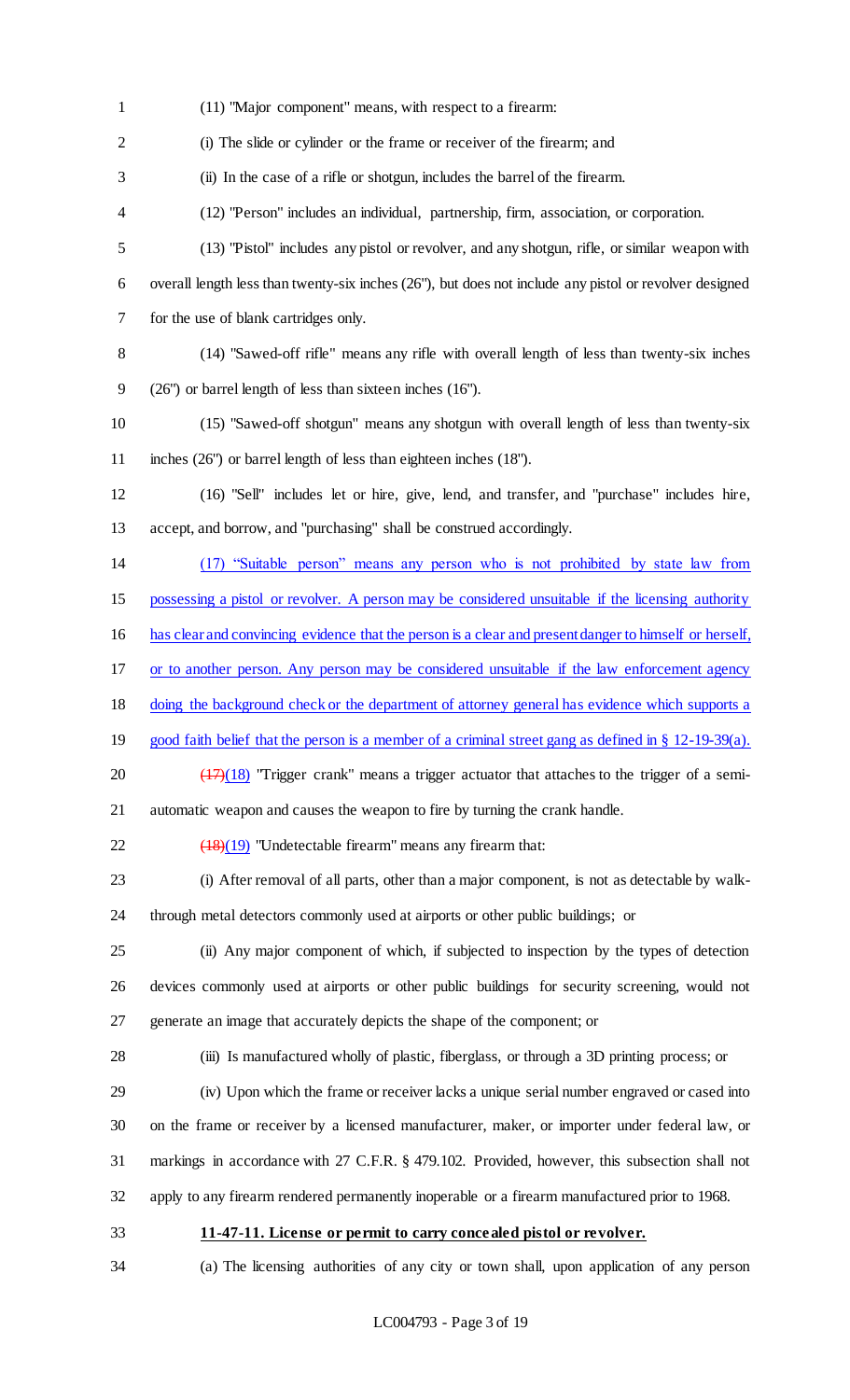twenty-one (21) years of age or over having a bona fide residence or place of business within the city or town, or of any person twenty-one (21) years of age or over having a bona fide residence within the United States and a license or permit to carry a pistol or revolver concealed upon his or her person issued by the authorities of any other state or subdivision of the United States, issue a license or permit to the person to carry concealed upon his or her person a pistol or revolver 6 everywhere within this state for four (4) years from date of issue, if  $\frac{1}{x}$  appears that the applicant has 7 good reason to fear an injury to his or her person or property or has any other proper lawful reason 8 for carrying a pistol or revolver, and that he or she is a suitable person to be so licensed, subject to the provisions of §§ 11-47-12 and 11-47-15. Self-defense shall be considered a proper purpose and lawful reason.

11 (1) The license or permit shall be in triplicate in form to be prescribed by the attorney 12 general and shall bear the fingerprint, photograph, name, address, description, and signature of the licensee and the reason given for desiring a license or permit and in no case shall it contain the serial number of any firearm. The original shall be delivered to the licensee.

 (2) The licensing authority shall retain a copy of the permit for its records and send a second copy to the department of attorney general. All permits issued or renewed pursuant to this section shall be recorded in the Rhode Island criminal history database, or its successor system.

 (3) Any member of the licensing authority, its agents, servants, and employees shall be immune from suit in any action, civil or criminal, based upon any official act or decision, performed or made in good faith in issuing a license or permit under this chapter.

 (b) Notwithstanding any other chapter or section of the general laws of the state of Rhode Island, the licensing authority of any city or town shall not provide or release to any individua l, firm, association or corporation the name, address, or date of birth of any person who has held or currently holds a license or permit to carry a concealed pistol or revolver. This section shall not be construed to prohibit the release of any statistical data of a general nature relative to age, gender and racial or ethnic background nor shall it be construed to prevent the release of information to parties involved in any prosecution of § 11-47-8 or in response to a lawful subpoena in any criminal or civil action which the person is a party to that action.

 (c) The licensing authority shall, within fourteen (14) calendar days, return any incomplete application to the applicant along with a written explanation, stating with specificity, why the application is incomplete.

 (d) The licensing authority shall approve or deny a complete application within ninety (90) calendar days of receiving it.

(1) Within seven (7) business days after approval, the license shall be made available for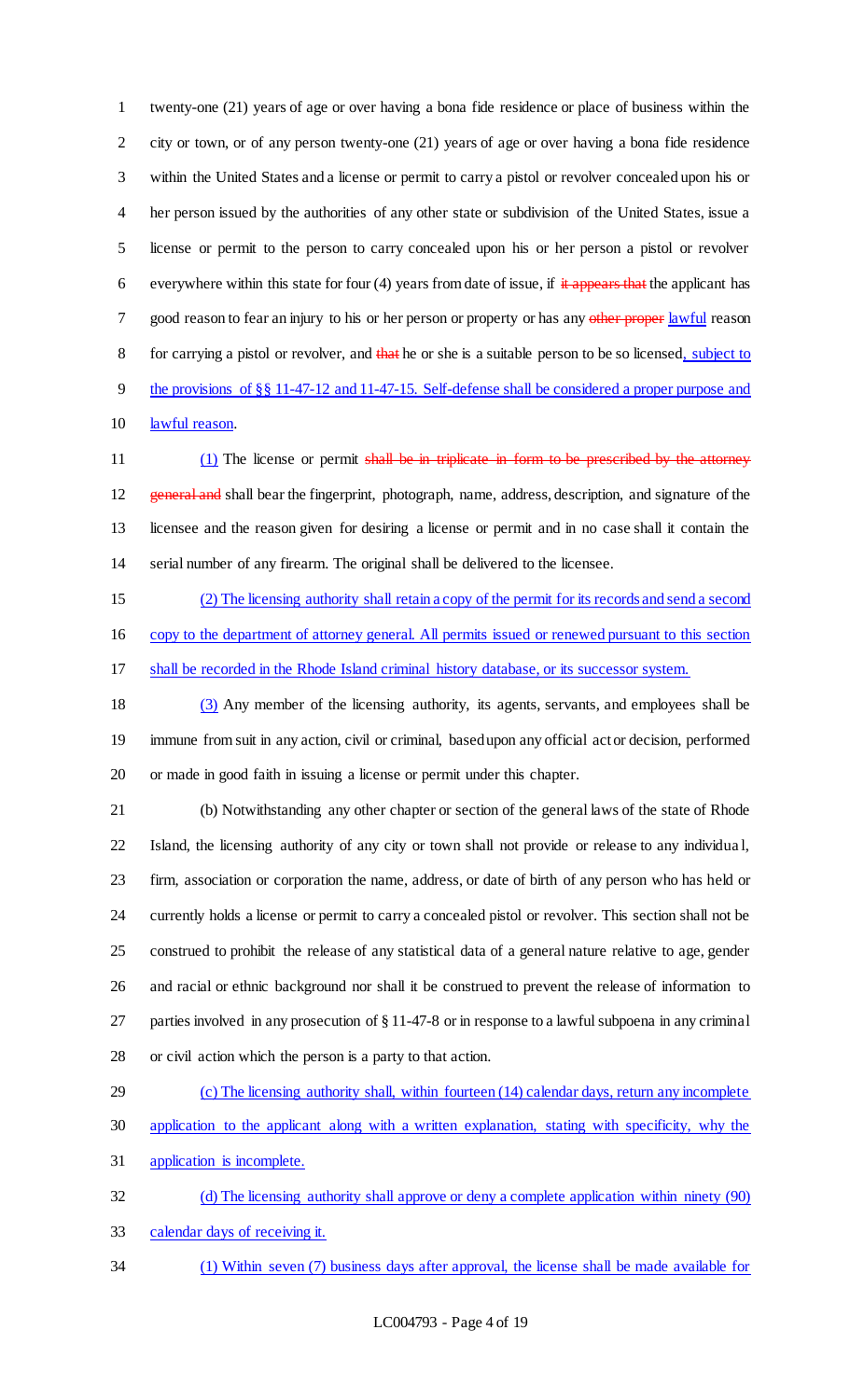| $\mathbf{1}$   | the applicant to pick up in person or, at the request and expense of the applicant be delivered by      |
|----------------|---------------------------------------------------------------------------------------------------------|
| $\overline{2}$ | mail.                                                                                                   |
| 3              | (2) Any denial shall be in writing and state with specificity the reason(s) and evidence upon           |
| 4              | which the licensing authority based its decision on and the rationale for the denial.                   |
| 5              | (3) Failure by the licensing authority to approve or deny within the time allowed shall                 |
| 6              | constitute a denial for the sole purpose of permitting an appeal by the applicant and for no other      |
| $\tau$         | purpose, and shall create a presumption that no evidence exists indicating that the applicant is        |
| 8              | unsuitable.                                                                                             |
| 9              | (e) Any permit issued pursuant to this section is eligible to be renewed if it is not expired,          |
| 10             | or has been expired for less than six (6) months. Any person whose permit has been expired for six      |
| 11             | (6) months or more may apply for a new permit under this section.                                       |
| 12             | (f) Each licensing authority shall make its application available to any person by:                     |
| 13             | (1) Posting it on its website, if it has one; and                                                       |
| 14             | (2) Making it immediately available, free of charge, to any person who requests it; and                 |
| 15             | (3) Upon request, providing a copy by regular mail using the United States postal service.              |
| 16             | $(g)$ All applications shall require two (2) forms of identification, such as a driver's license,       |
| 17             | state issued non-driver identification card, concealed carry permit issued by any state or political    |
| 18             | subdivision of any state, passport, immigration documentation, military identification, student         |
| 19             | identification, social security card or a birth certificate. At least one of these must be a government |
| 20             | issued photo identification.                                                                            |
| 21             | (1) The licensing authority may only use the applicant's social security number for the                 |
| 22             | background check.                                                                                       |
| 23             | (h) All applications shall include a federal bureau of investigation (FBI) fingerprint card             |
| 24             | (FD-258), or successor version, or provide fingerprints by live-scan, with the application, except      |
| 25             | that this shall not be a requirement for a renewal applicant.                                           |
| 26             | (i) All Applications shall include a copy of the instructor's credentials for the instructor            |
| 27             | who certified their firing score on their application.                                                  |
| 28             | (i) All licensing authorities of a city or town shall use the following application:                    |
| 29             | Application for a concealed carry license pursuant to RIGL § 11-47-11                                   |
| 30             | Name:                                                                                                   |
| 31             | Address:                                                                                                |
| 32             |                                                                                                         |
| 33             | (Street and number)<br>(City or town)<br>(State)                                                        |
| 34             | (ZIP)                                                                                                   |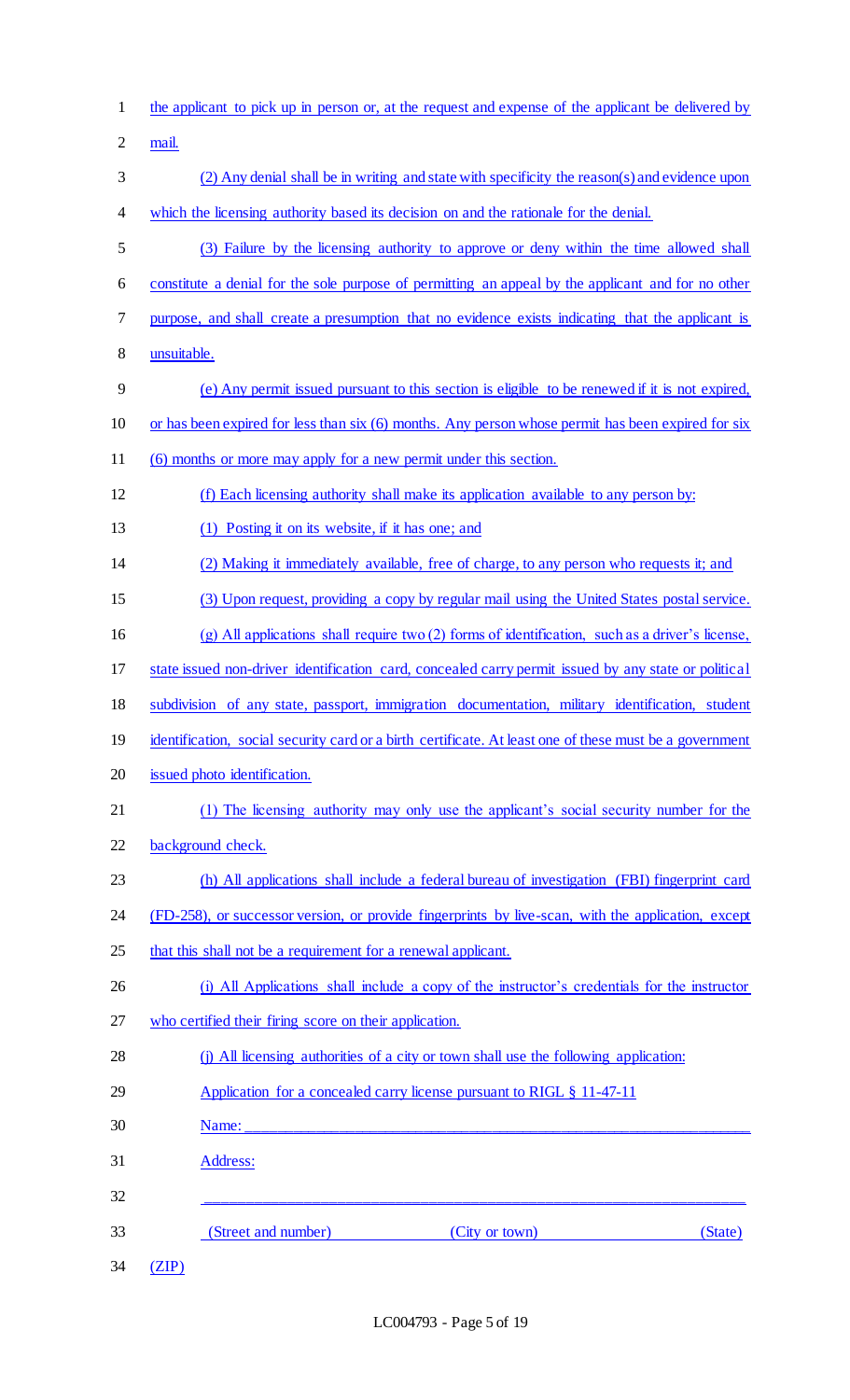| 1  |                                                                                                                                                                                                                                                                                                                                                                                                                                                 |
|----|-------------------------------------------------------------------------------------------------------------------------------------------------------------------------------------------------------------------------------------------------------------------------------------------------------------------------------------------------------------------------------------------------------------------------------------------------|
| 2  | Weight: __________ Color hair: ___________<br>Height:<br>Color eyes:                                                                                                                                                                                                                                                                                                                                                                            |
| 3  | Are you a citizen of the United States?                                                                                                                                                                                                                                                                                                                                                                                                         |
| 4  | If you are not a US citizen, please list your admission/INS number:                                                                                                                                                                                                                                                                                                                                                                             |
| 5  |                                                                                                                                                                                                                                                                                                                                                                                                                                                 |
| 6  | Name and certification number of NRA or RI instructor: __________________________                                                                                                                                                                                                                                                                                                                                                               |
| 7  | Signature of instructor:                                                                                                                                                                                                                                                                                                                                                                                                                        |
| 8  |                                                                                                                                                                                                                                                                                                                                                                                                                                                 |
| 9  | Have you ever been convicted of a crime of violence (Pursuant to $\S 11-47-2$ )?                                                                                                                                                                                                                                                                                                                                                                |
| 10 | Are you a fugitive from justice (Pursuant to $\S 11-47-2$ )?                                                                                                                                                                                                                                                                                                                                                                                    |
| 11 | Have you ever been adjudicated as being addicted to a controlled substance (Pursuant to                                                                                                                                                                                                                                                                                                                                                         |
| 12 | $$11-47-6$ ?                                                                                                                                                                                                                                                                                                                                                                                                                                    |
| 13 | Have you ever been adjudicated as being mentally incompetent (Pursuant to $\S 11-47-6$ )?                                                                                                                                                                                                                                                                                                                                                       |
| 14 |                                                                                                                                                                                                                                                                                                                                                                                                                                                 |
| 15 | Have you been dishonorably discharged from the United States Military? ________                                                                                                                                                                                                                                                                                                                                                                 |
| 16 | To your knowledge, are you prohibited by federal or state law from possessing a firearm?                                                                                                                                                                                                                                                                                                                                                        |
| 17 |                                                                                                                                                                                                                                                                                                                                                                                                                                                 |
| 18 | For what lawful purpose do you seek to carry a pistol or revolver?                                                                                                                                                                                                                                                                                                                                                                              |
| 19 |                                                                                                                                                                                                                                                                                                                                                                                                                                                 |
| 20 | Applicant's signature:                                                                                                                                                                                                                                                                                                                                                                                                                          |
| 21 |                                                                                                                                                                                                                                                                                                                                                                                                                                                 |
| 22 | (See §11-47-23 for penalty for false information provided on this application)                                                                                                                                                                                                                                                                                                                                                                  |
| 23 | AFFIDAVIT: I certify that I have read and am familiar with the provisions of the                                                                                                                                                                                                                                                                                                                                                                |
| 24 | Firearms Act, Chapter 11-47, of the general laws of the State of Rhode Island and that I am aware                                                                                                                                                                                                                                                                                                                                               |
| 25 | of the penalties for violation of the provisions of the cited sections.                                                                                                                                                                                                                                                                                                                                                                         |
| 26 | Signed before me under penalties of perjury by<br>known to me                                                                                                                                                                                                                                                                                                                                                                                   |
| 27 | did<br>personally<br>valid<br>identification<br>which<br>present<br>photo<br>card<br>$or$ and $\overline{or}$ and $\overline{or}$ and $\overline{or}$ and $\overline{or}$ and $\overline{or}$ and $\overline{or}$ and $\overline{or}$ and $\overline{or}$ and $\overline{or}$ and $\overline{or}$ and $\overline{or}$ and $\overline{or}$ and $\overline{or}$ and $\overline{or}$ and $\overline{or}$ and $\overline{or}$ and $\overline{$<br>a |
| 28 | was                                                                                                                                                                                                                                                                                                                                                                                                                                             |
| 29 | County of                                                                                                                                                                                                                                                                                                                                                                                                                                       |
| 30 | <b>State of Rhode</b>                                                                                                                                                                                                                                                                                                                                                                                                                           |
| 31 | Subscribed and sworn before me this<br>of<br><b>20</b>                                                                                                                                                                                                                                                                                                                                                                                          |
| 32 | <b>Notary Public</b>                                                                                                                                                                                                                                                                                                                                                                                                                            |
| 33 | <b>Notary Public number:</b>                                                                                                                                                                                                                                                                                                                                                                                                                    |
| 34 | (k) No licensing authority shall require any additional forms, standards, information,                                                                                                                                                                                                                                                                                                                                                          |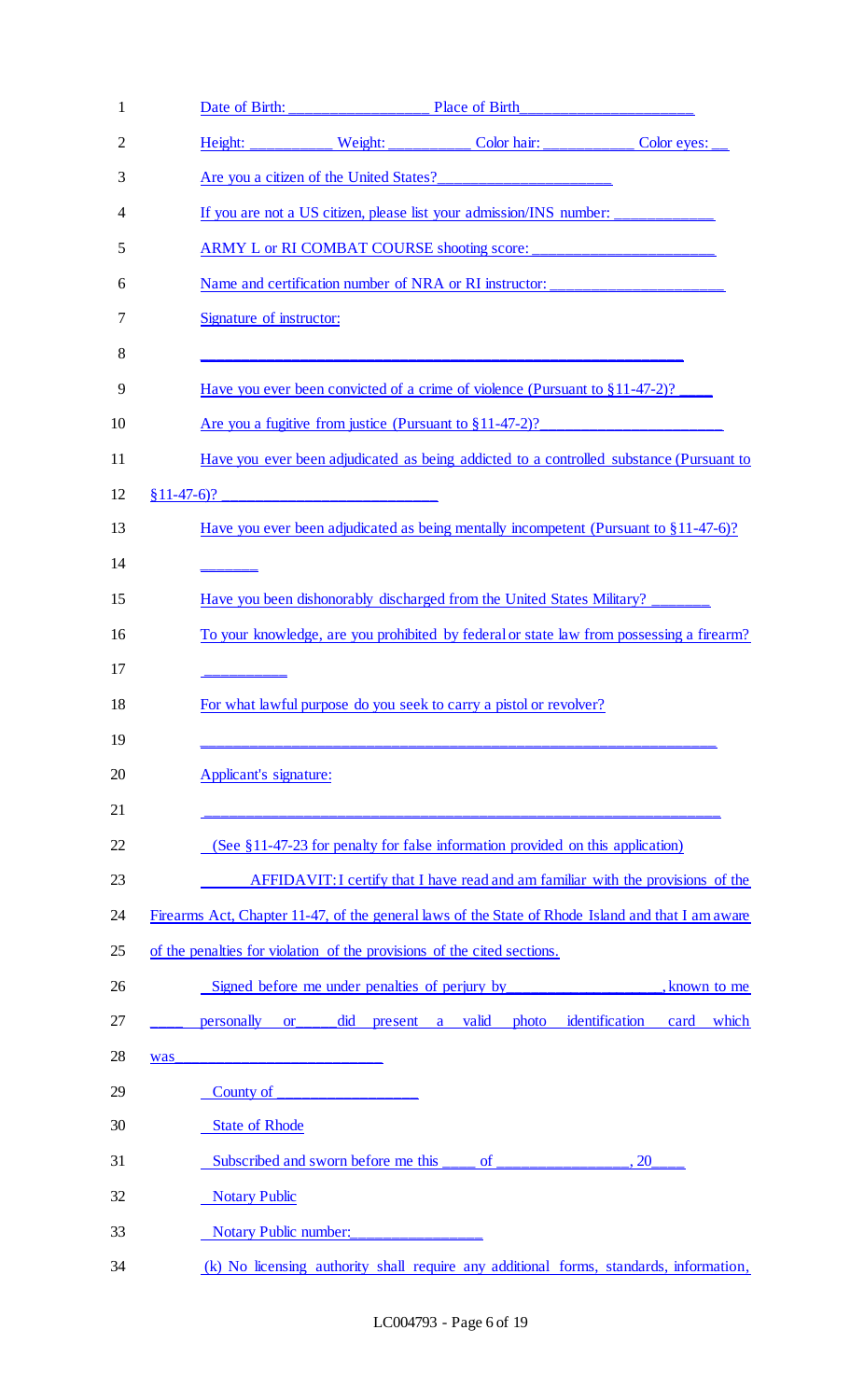waivers or other additional requirements unless specifically requested by, or provided by, the applicant. (l) The licensing authority shall establish and maintain an emergency permit extension on the renewal application for a license to carry a concealable weapon. (1) The emergency permit extension is only available to renewal applicants who, at the time of the application, have an unexpired four (4) year city or town issued license to carry a concealable weapon and who must maintain this license for work purposes. (2) A complete renewal application must be delivered to the licensing authority prior to the license expiration date. (3) The licensing authority shall, within three (3) business days of receipt of the renewal application if there is no material change in the renewal application, no material change in need and no change in applicant's criminal history, automatically approve and make available the 13 emergency permit. (4) A fee of fifty dollars (\$50.00) shall be paid to the licensing authority for the emergency permit extension upon the issuance of the emergency permit. (5) An emergency license to carry a concealable weapon will be valid for ninety (90) days only. (6) Nothing in the emergency permit extension section shall be construed or interpreted to stay or toll the time periods in the renewal process as outlined in subsection (e) of this section. **11-47-12. License or permit fee.** 21 A fee of forty dollars (\$40.00) shall be charged and shall be paid for each a license or 22 permit to the licensing authority issuing it or the department of attorney general upon issuance. No 23 additional fees or costs of any type shall be charged or assessed for any reason, except, that the 24 applicant may be assessed the actual cost charged by the FBI to process their fingerprints. Every 25 license or permit shall be valid for four (4) years from the date when issued unless sooner revoked, 26 subject to the emergency permit provisions contained in § 11-47-11. The fee charged for issuing of 27 the license or permit shall be applied for the use and benefit of the city, town, or state of Rhode **Island** the department of attorney general. **11-47-18. License or permit issued by attorney general on showing of need -- Issuance to retired police officers.** 31 (a) The attorney general may shall issue a license or permit to any person twenty-one (21) years of age or over to carry a pistol or revolver, whether concealed or not, upon his or her person 33 everywhere within this state for four (4) years from the date of issue upon a proper showing of 34 need, <u>or the applicant has good reason to fear an injury their person or property, or for employment,</u>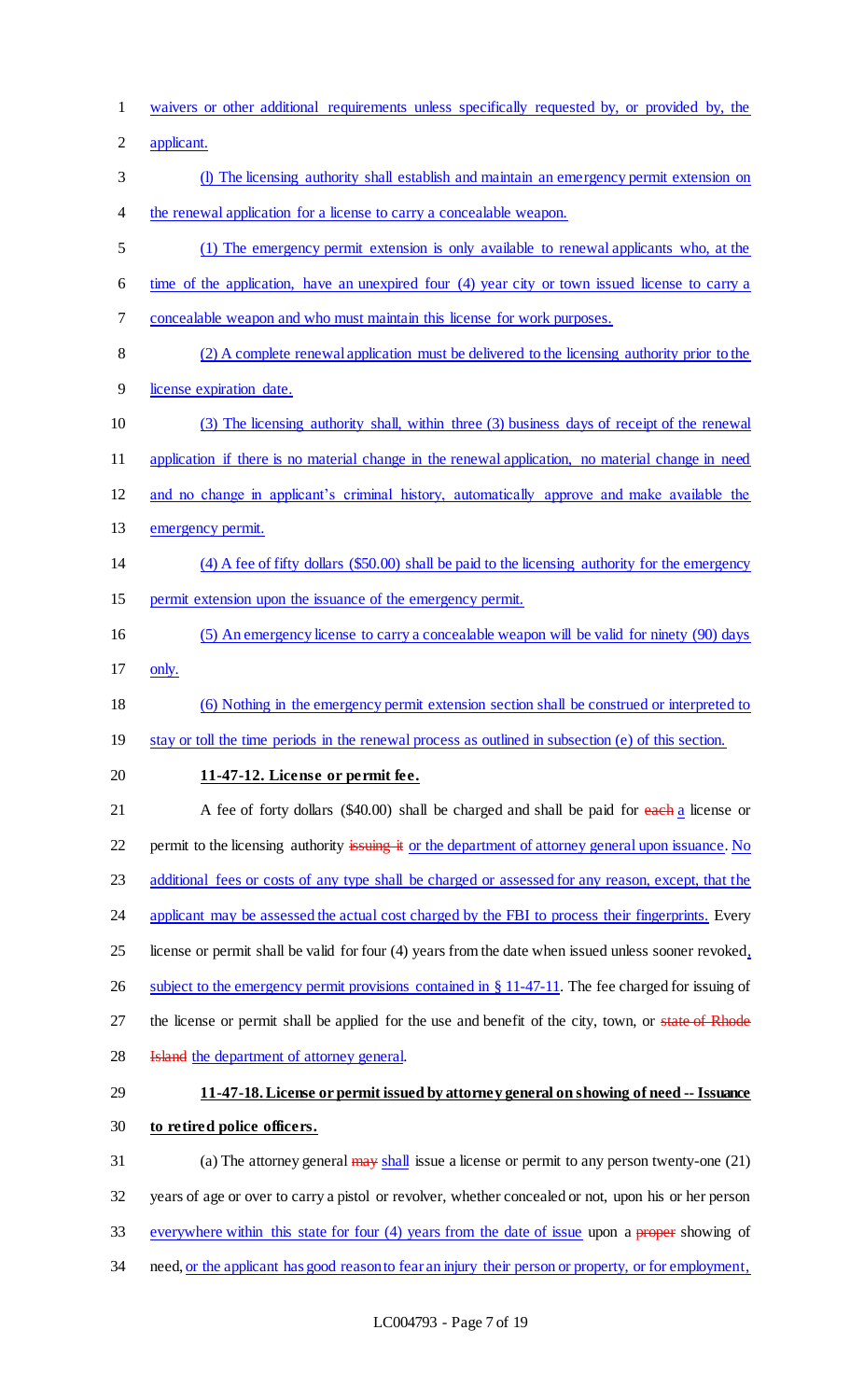- 1 and that they are a suitable person to be so licensed, subject to the provisions of §§ 11-47-12 and
- 2 11-47-15; that license or permit may be issued notwithstanding the provisions of § 11-47-7.
- (1) No licensing authority shall issue a license to carry a concealed permit to any person in violation of § 11-47-7 and any license or permit issued shall immediately be revoked.
- 

 (b) All state police officers and permanent members of city and town police forces of this state who have retired in good standing after at least twenty (20) years of service, or retired in good 7 standing due to a physical disability other than a psychological impairment, may shall be issued a 8 license or permit by the attorney general subject to the provisions of §§ 11-47-12 and 11-47-15. The term "in good standing" means that at the time of retirement, the police officer was not facing disciplinary action that could have resulted in his or her termination for misconduct or unfitness for office. Any member of the licensing authority, and its agents, servants, and employees shall be immune from suit in any action, civil or criminal, based upon any official act or decision, performed 13 or made in good faith in issuing and/or denying a license or permit under this chapter.

 (c) Notwithstanding any other chapter or section of the general laws of the state of Rhode Island, the attorney general shall not provide or release to any individual, firm, association or corporation the name, address, or date of birth of any person who has held or currently holds a license or permit to carry a concealed pistol or revolver. This section shall not be construed to prohibit the release of any statistical data of a general nature relative to age, gender and racial or ethnic background nor shall it be construed to prevent the release of information to parties involved in any prosecution of § 11-47-8 or in response to a lawful subpoena in any criminal or civil action which said person is a party to such action.

- (d) Any permit issued pursuant to this section is eligible to be renewed if it is not expired,
- 23 or has been expired for less than six (6) months. Any person whose permit has been expired for six
- 24 (6) months or more may apply for a new permit under this section.
- (e) The attorney general's application for a license to carry a pistol or revolver shall be
- filled out completely by the applicant, dated and signed by the applicant and notarized.
- (f) The attorney general may request only the following information on the application:
- (1) Applicant's full name, prior name if legally changed, all nicknames and aliases, full
- residence address and mailing address if different from the applicant's residence. No post office
- box addresses may be used for a mailing address.
- (2) All applicant's available phone numbers, including, but not limited to, business, cellular, mobile and land line phone numbers.
- (3) The applicant's height, weight, color of eyes and hair, date and place of birth, and social
- security number.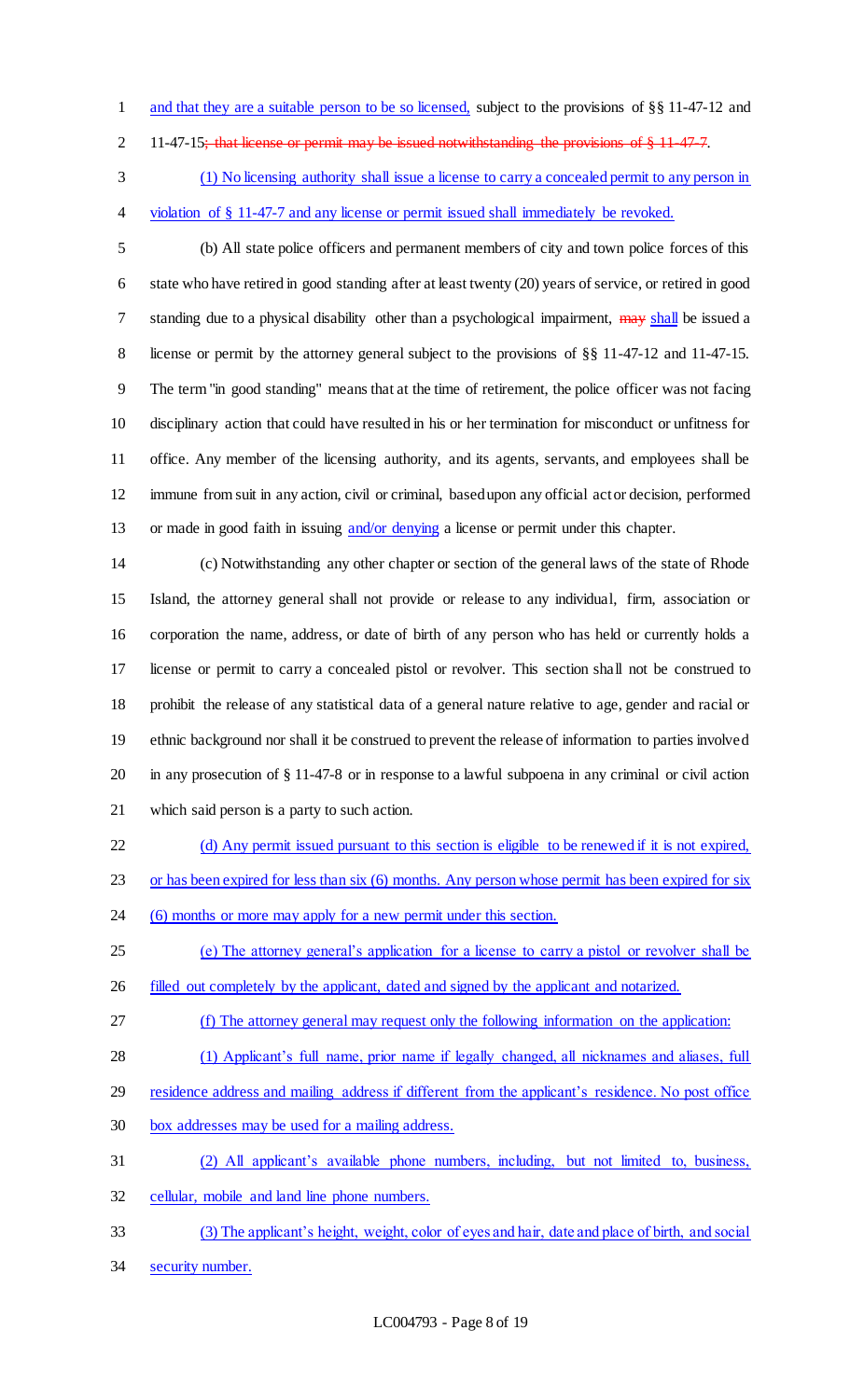job description, years of employment and employer's address and contact information. (5) Applicant's proof of citizenship, length of citizenship and if applicant is not a citizen of the United States, a copy of both sides of a current and valid alien registration card or work authorization card. (6) A listing of all of the applicant's address for the last three (3) years, including the full address with dates of residence. (7) Information relating to the applicants arrest record including, but not limited to, the date the applicant was arrested, the name of the city/town or arresting agency, the state the arrest occurred in, the arresting charge and disposition. (8) Information relating to the applicants plea of nolo contendere to any charge or violation including, but not limited to, the date the applicant was arrested, the name of the city/town or arresting agency, the state the plea occurred in, the arresting charge and disposition. (9) Information relating to the applicants conviction record, including, but not limited, to the date the applicant was arrested, the name of the city/town or arresting agency, the state the arrest occurred in, the arresting charge and disposition. (10) Information relating to the applicants indictment in any court for a crime punishable for more than one year, including, but not limited to, the name of the city/town or indicting agency, 19 the state of the indictment, the indicting charge and disposition. (11) Information relating to the applicant if he/she was ever under a guardianship or been 21 subject to confinement by virtue of being a mental incompetent, or who has been adjudicated or is under treatment or confinement as a drug addict, including, but not limited to, the dates thereof. (12) Information relating to the applicant's current and prior applications for a permit to 24 carry a pistol or revolver from the Rhode Island attorney general, any local city or town, or any 25 other state, including, but not limited to, if any permit is active, denied or revoked, with the dates 26 and reasons thereof. The attorney general may require notarized photocopies of the front and back of all valid permits. (13) All non-resident applicants must include a copy of both the front and the back of their home state permit, if they have one. (g) The attorney general may require only the following with the application from an out- of-state applicant: (1) A dated, signed and notarized typed statement from the applicant outlining the applicant's specific reasons and details regarding his or her need for a Rhode Island permit. If the

(4) If the permit is being sought as a condition of employment, the applicant's occupation,

permit is to be used for employment, a typed and signed letter of explanation must be submitted on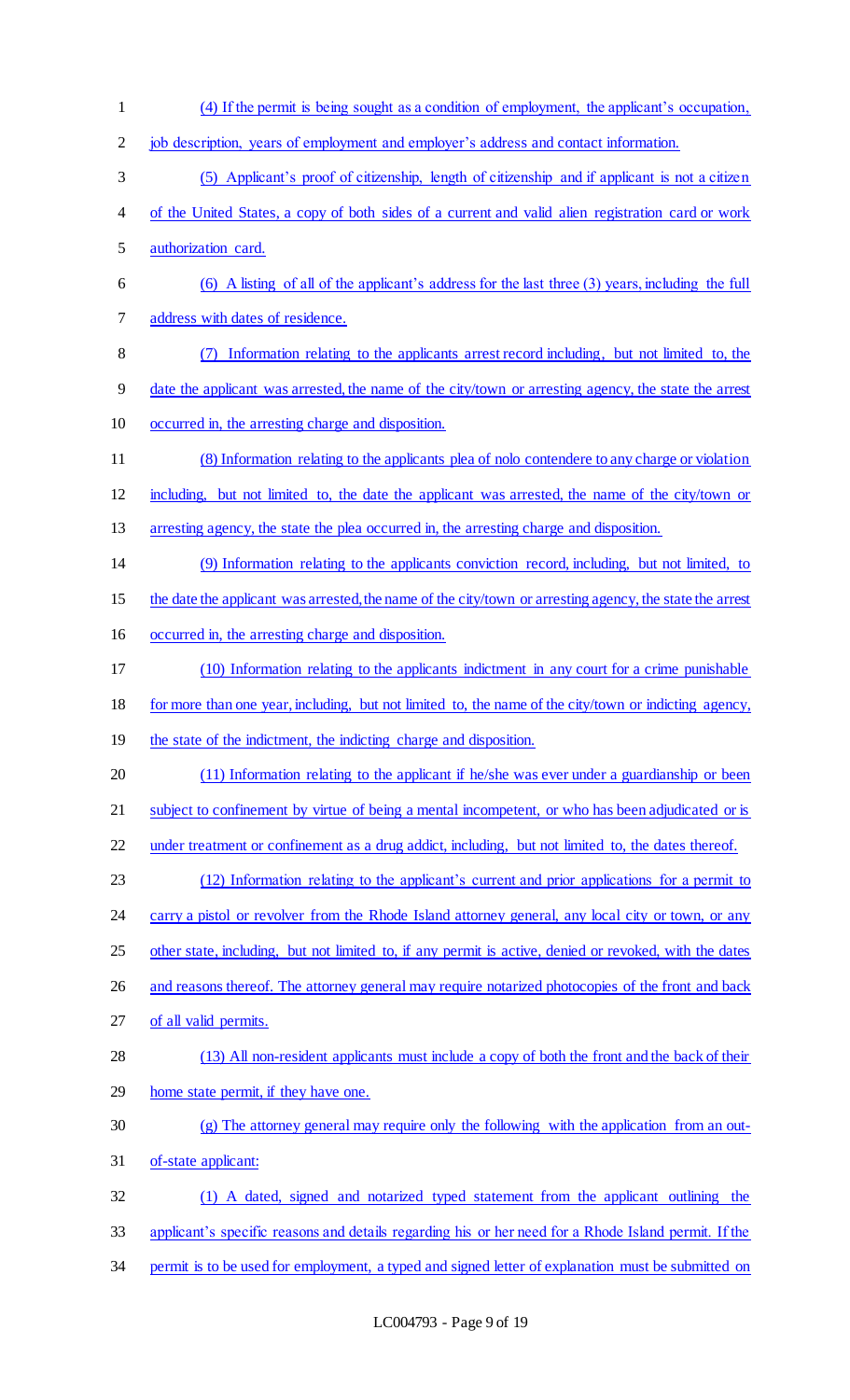2 must submit a copy of the business license or other such evidence that the business exists. (2) The applicant shall enclose two (2) 1" X 1" pictures of the applicant taken without headgear or glasses. This photo must be a clear, colored picture of the head and face. The applicant must print their name on the back of each picture. No laminated photos will be accepted. (3) Copies of both the front and the back of two (2) types of positive identification for the applicant, examples include, but are not limited to, birth certificate, United States Passport, a Rhode Island or other state driver's license or a Rhode Island identification card, concealed carry permit issued by any state or political subdivision of any state, military identification, student identification or social security card. At least one of these must be a government issued photo identification. The 11 photocopies submitted must be signed and dated by a notary public attesting to the photocopies as being true copies. (i) The licensing authority may only use the applicant's social security number for the background check. (4) The application must include the applicant's full set of fingerprints submitted on a FBI fingerprint identification card {FD-258 (Rev. 12-29-82 or successor version)} included with the application. The fingerprint card must be signed by the applicant. Submission of fingerprints shall 18 not be necessary for a renewal application 19 (5) Three (3) dated, signed and notarized typed reference letters from individuals who 20 personally know the applicant. The individuals used as references must include on the letters the 21 following information: their full names, residence address, phone number with area code and the years they have known the applicant. An applicant's reference letter dated more than one hundred 23 twenty (120) days prior to the date of the permit application will be considered invalid. Reference 24 letters must be written by the reference, not the applicant, and cannot be identical. Submission of 25 letters of reference shall not be necessary for a renewal application. 26 (6) A certification that the applicant has qualified in accordance with § 11-47-15. (Law enforcement personnel may submit a certification of the Rhode Island combat course). An N.R.A. instructor or a police range officer must sign and complete the certification which shall include the 29 date of the qualification, the printed name, phone number of the instructor, instructor N.R.A. number, the caliber of the weapon and the applicant's score. An applicant's qualification certification dated more than one year prior to the date of the permit application will be considered invalid.

the applicant's employer's letterhead and included with the application. In addition, the applicant

 (7) A copy of the N.R.A. instructor certification and/or the police officer's range certification must be submitted with the application.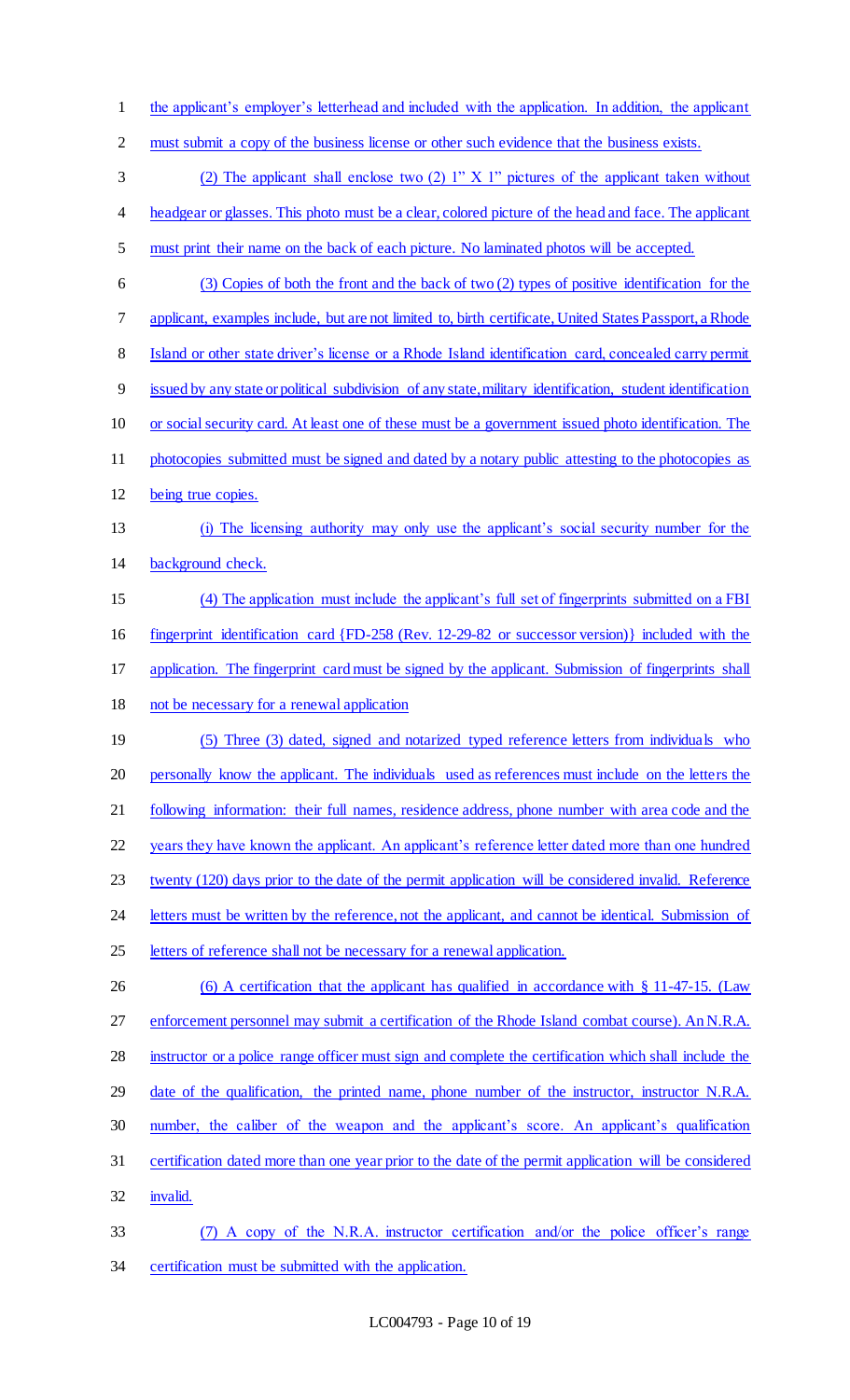(8) The applicant's legal residence may be required. The residency requirement may be 2 satisfied by any one of the following methods: the application may be signed by the applicant's local licensing authority; the application may be signed by the city or town chief of police; the 4 application may be signed by the city or town clerk; or the applicant may submit a certified or notarized copy the applicant's voter registration card. (9) The applicant shall sign an affidavit certifying that he or she has read and is familiar with the provision of the firearms act, §§11-47-1 through §11-47-64, inclusive, as amended, and acknowledges the penalties for violations of the provisions of the cited sections. The applicant shall further attest that any alteration of the permit is just cause for revocation. The affidavit shall be dated and notarized and shall indicate the date it was submitted to the licensing authority or the police department. (h) The attorney general shall, within ninety (90) days for an in-state applicant or one 13 hundred twenty (120) days for an out-of-state applicant from the receipt of a complete application either approve or deny the application. (1) If the application is approved, the attorney general may require the applicant to appear at the department of attorney general to sign and submit a fingerprint card for the permit. (2) If the attorney general denies the application, the applicant shall be notified, either by mail or by phone, that the entire application is available for pick-up by the applicant. Any denial shall be in writing and state with specificity the reason(s) and evidence upon which the denial was based and the rationale for the denial. (3) If the attorney general deems the application incomplete, then the applicant shall be notified, either by mail or by phone, within five (5) business days from submitting the application, 23 that the entire application is available for pick-up by the applicant along with a written response 24 stating the reason(s) why the application was deemed incomplete. (i) The provisions of §§ 11-47-35 and 11-47-35.2 shall not apply to persons licensed under §11-47-18. (j) The attorney general's renewal application for a license to carry a pistol or revolver shall require the following: (1) The applicant must submit a fully complete, signed, dated and notarized renewal application to the attorney general prior to the expiration date of the permit. (2) The renewal application shall include only the information included in subsection (d)(1) of this section and shall only contain the requirements included in subsection (d)(2) of this section, with the following exceptions:

(i) The three (3) dated, signed and notarized typed reference letters from individuals who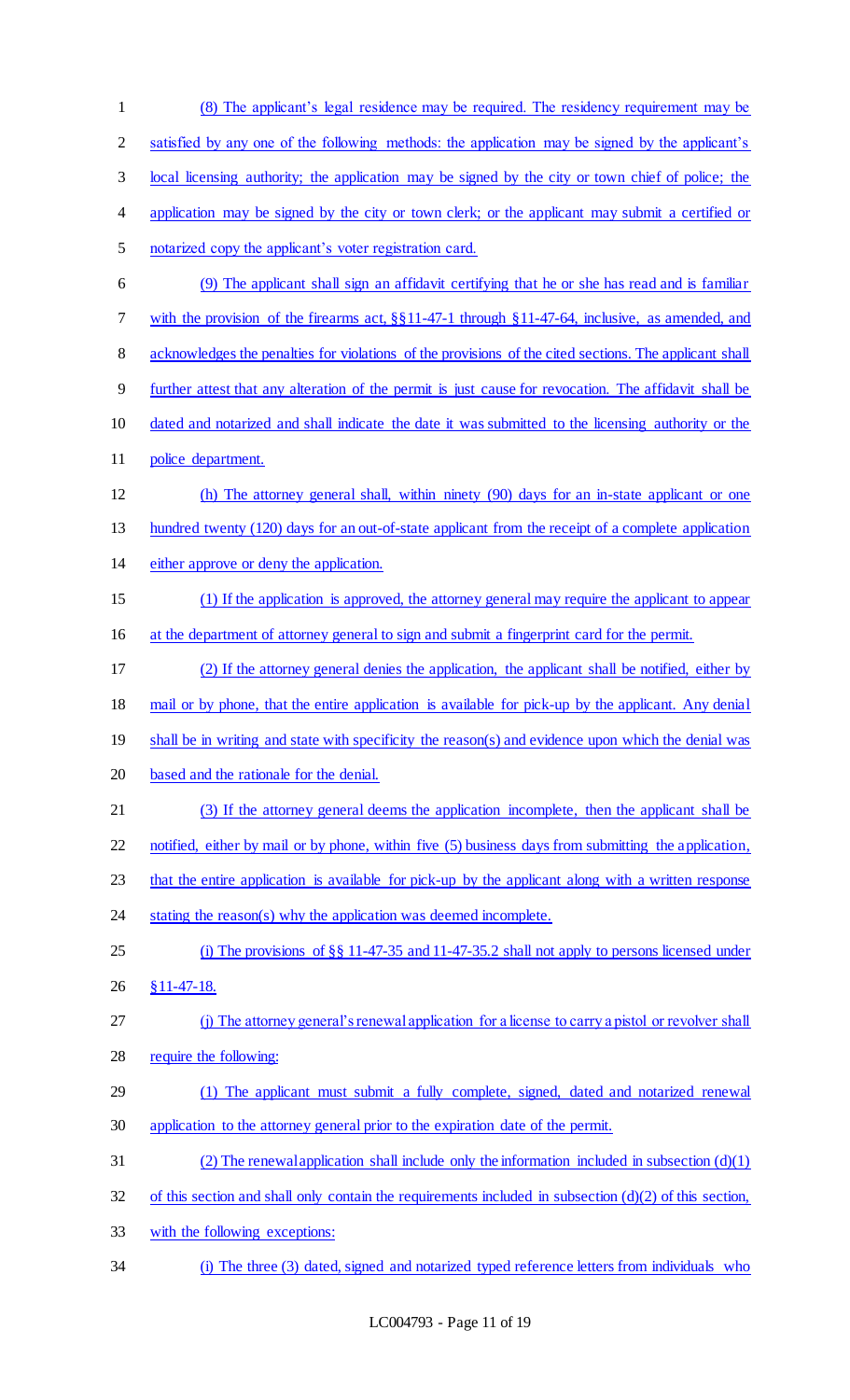- personally know the applicant are not required upon renewal.
- (ii) The fingerprint card requirement is not required upon renewal.
- (3) The attorney general shall, within sixty (60) days of receipt of the renewal application,
- if there is no material change in the applicant's renewal application, no material change in need and
- no change in the applicant's criminal history, automatically approve the renewal application.
- (k) The attorney general shall establish and maintain an emergency permit extension on the renewal application for a license to carry a pistol or revolver.
- (1) The emergency permit extension is only available to renewal applicants who, at the
- time of the application, have an unexpired four (4) year attorney general license to carry a pistol or
- 10 revolver and who must maintain this license for work purposes.
- (2) A complete renewal application must be delivered to the department of attorney general
- prior to the license expiration date.
- (3) The attorney general shall, within three (3) business days of receipt of the renewal
- application, if there is no material change in the applicant's renewal application, no material change
- in need and no change in applicant's criminal history, automatically approve and make available
- the emergency permit.
- (4) A fee of fifty dollars (\$50.00) shall be paid to the attorney general for the emergency
- permit extension upon the issuance of the emergency permit.
- 19 (5) An emergency license to carry a pistol or revolver will be valid for ninety (90) days only.
- (6) Nothing in the emergency permit extension section shall be construed or interpreted to
- stay or toll the time periods in the renewal process as outlined in section (e) of this section.
- SECTION 2. Chapter 11-47 of the General Laws entitled "Weapons" is hereby amended
- by adding thereto the following section:
- **11-47-64. Review and appeal of the decision of the licensing authority or attorney general.**
- (a) A decision denying a firearms permit pursuant to either § 11-47-11 or § 11-47-18 shall
- 28 be final unless further review and/or appeal is initiated in writing within fifteen (15) days after the
- decision has been mailed to the applicant at the address listed on the application.
- (b) An aggrieved individual may submit a written request to reconsider the denial to the
- licensing authority or the department of attorney general. Any request for reconsideration must be
- submitted within fifteen (15) days after the decision has been mailed to the address provided by the
- applicant.
- (1) The licensing authority or the department of attorney general shall schedule and conduct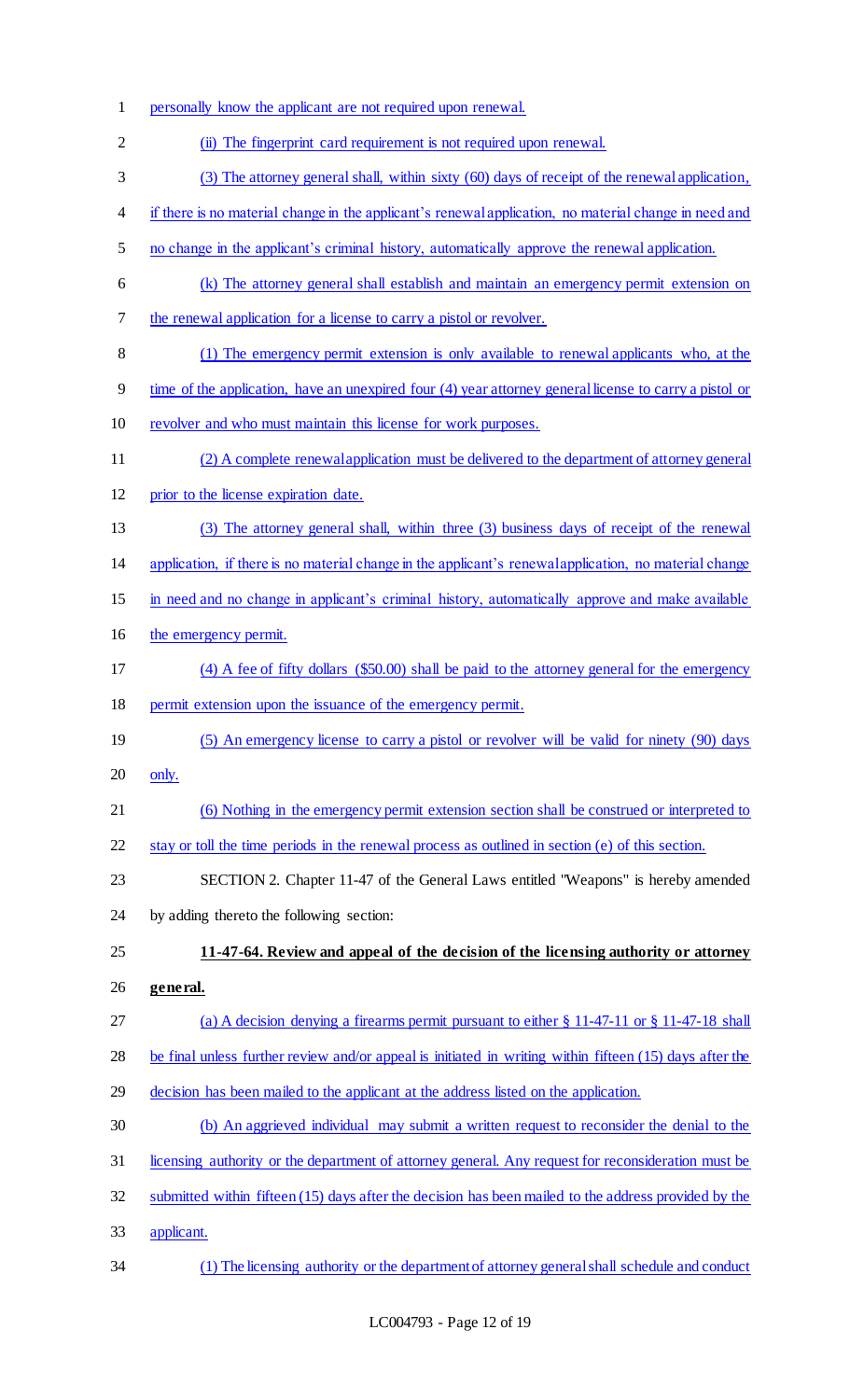1 an in-person meeting within thirty (30) days of the request to review and discuss the decision. Said meeting shall only be scheduled or rescheduled beyond the initial thirty (30) day period by agreement of the parties and/or for good cause, but in no event exceed sixty (60) days. (2) The applicant may submit any supplemental documentation or written evidence relative to the application, which shall become part of the application. (3) The meeting shall be conducted as an informal meeting, not as an administrative hearing. The licensing authority or the department of attorney general shall receive and consider documents and other evidence without regard to statutory and common law rules. No stenographic record, transcription, video, audio or other recording shall be allowed. (4) The applicant may be represented by an attorney during the appeal process. (5) The licensing authority or the department of attorney general shall within fourteen (14) days after the meeting mail a decision to the applicant granting or denying the application. Any denial shall be in writing and state with specificity the reason(s) and evidence upon which the denial was based and the rationale for the denial. (c) An aggrieved individual may submit an appeal of the decision denying a firearms permit pursuant to the decision of the request to reconsider to the superior court of the State of Rhode Island for the county in which the licensing authority or attorney general is located, in the form of a miscellaneous petition, within fifteen (15) days after the decision has been mailed to the applicant 19 at the address listed on the application. (1) The petition for review shall state the grounds upon which review is sought but need 21 not be verified. (2) Upon appeal, the petitioner is entitled to a trial de novo before a justice of the superior court without a jury. (3) Within thirty (30) days of the filing of the notice of appeal the licensing authority or attorney general shall provide a full, complete and certified copy of the application and all submitted documents to both the petitioner and the superior court. (d) Pursuant to chapter 2 of title 38, the request to reconsider and the appeal to superior court, shall not be deemed public. All documents, records and proceedings before the licensing authority, the department of attorney general and the superior court are not open to the public but may be accessed by law enforcement personnel to be used for law enforcement purposes related to the appeal only and shall otherwise remain confidential. (e) An applicant may have their hearing open to the public upon written request to the superior court. (f) The superior court shall award reasonable attorney fees, costs and filing fees to the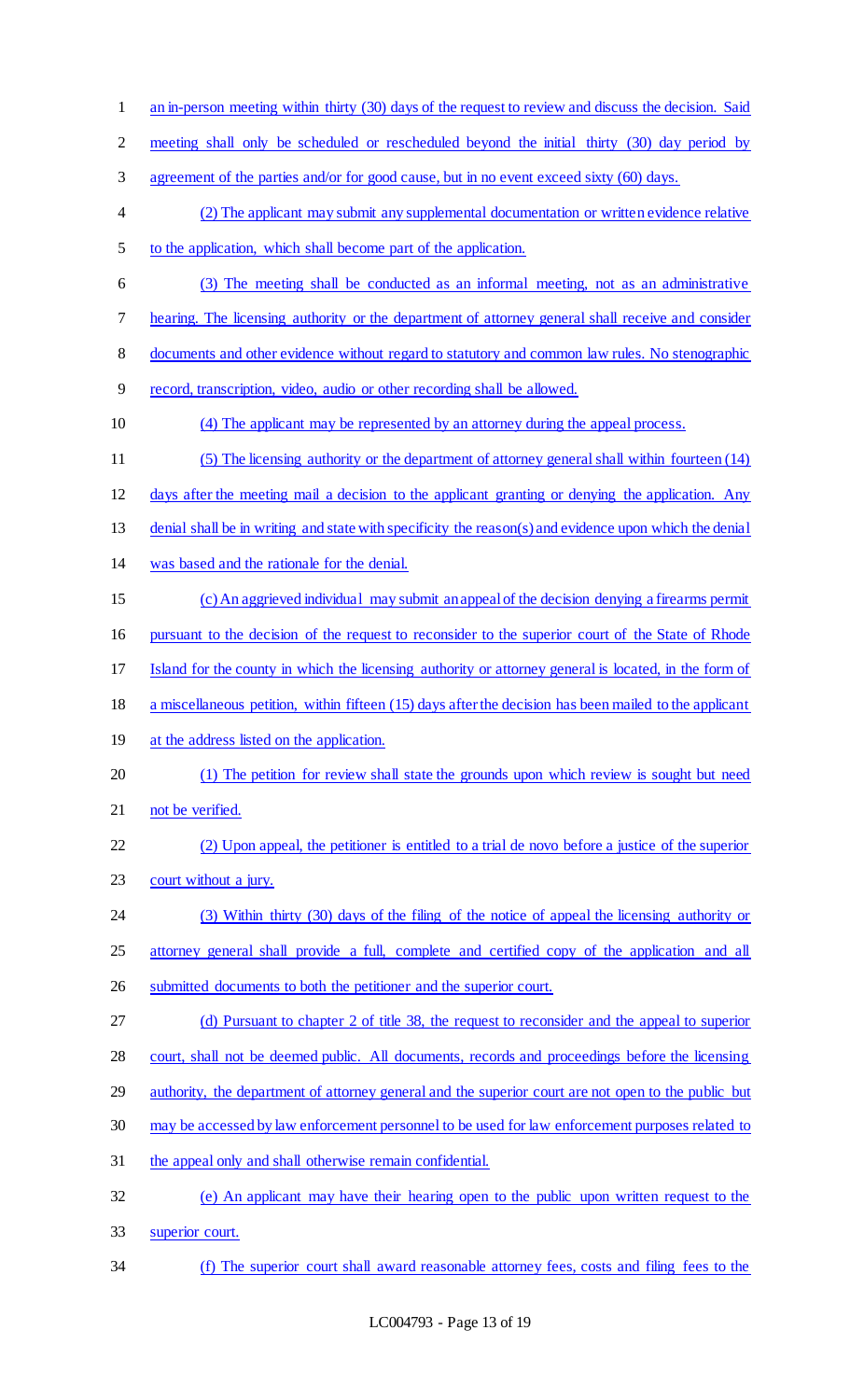- prevailing applicant if the court finds that there is no justiciable issue of either law of fact or to the
- prevailing applicant if the licensing authority or the department of attorney general did not have a
- good faith basis in the denial of the license or permit.
- SECTION 3. Section 38-2-2 of the General Laws in Chapter 38-2 entitled "Access to Public Records" is hereby amended to read as follows:
- **38-2-2. Definitions.**

As used in this chapter:

 (1) "Agency" or "public body" means any executive, legislative, judicial, regulatory, or administrative body of the state, or any political subdivision thereof; including, but not limited to: any department, division, agency, commission, board, office, bureau, authority; any school, fire, or water district, or other agency of Rhode Island state or local government that exercises governmental functions; any authority as defined in § 42-35-1(b); or any other public or private agency, person, partnership, corporation, or business entity acting on behalf of and/or in place of any public agency.

(2) "Chief administrative officer" means the highest authority of the public body.

 (3) "Public business" means any matter over which the public body has supervision, control, jurisdiction, or advisory power.

 (4) "Public record" or "public records" shall mean all documents, papers, letters, maps, books, tapes, photographs, films, sound recordings, magnetic or other tapes, electronic data processing records, computer stored data (including electronic mail messages, except specifically for any electronic mail messages of or to elected officials with or relating to those they represent and correspondence of or to elected officials in their official capacities), or other material regardless of physical form or characteristics made or received pursuant to law or ordinance or in connection with the transaction of official business by any agency. For the purposes of this chapter, the following records shall not be deemed public:

 (A)(I)(a) All records relating to a client/attorney relationship and to a doctor/patient relationship, including all medical information relating to an individual in any files.

 (b) Personnel and other personal individually identifiable records otherwise deemed confidential by federal or state law or regulation, or the disclosure of which would constitute a clearly unwarranted invasion of personal privacy pursuant to 5 U.S.C. § 552 et seq.; provided, however, with respect to employees, and employees of contractors and subcontractors working on public works projects that are required to be listed as certified payrolls, the name, gross salary, salary range, total cost of paid fringe benefits, gross amount received in overtime, and any other remuneration in addition to salary, job title, job description, dates of employment and positions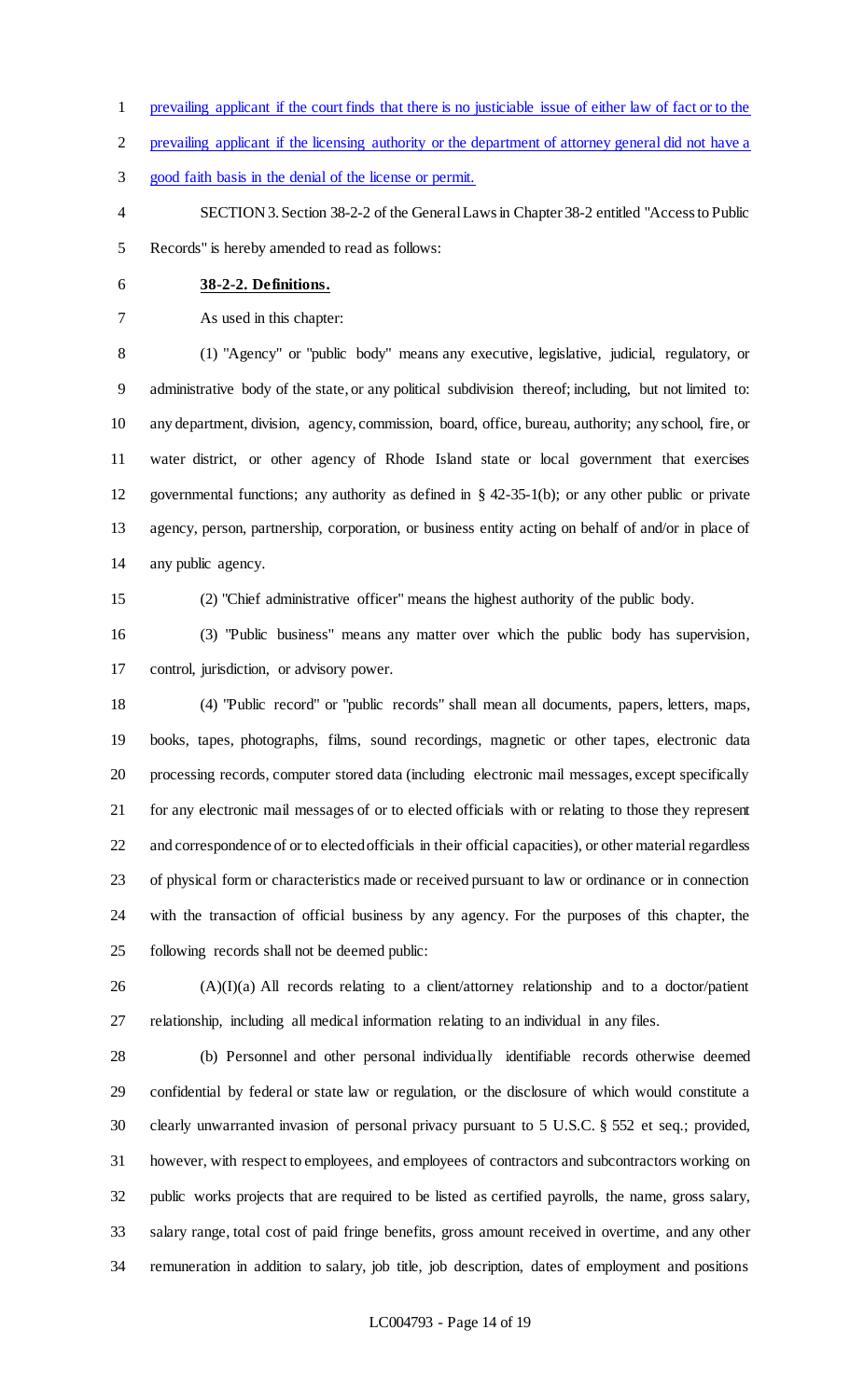held with the state, municipality, or public works contractor or subcontractor on public works projects, employment contract, work location, and/or project, business telephone number, the city or town of residence, and date of termination shall be public. For the purposes of this section "remuneration" shall include any payments received by an employee as a result of termination, or otherwise leaving employment, including, but not limited to, payments for accrued sick and/or vacation time, severance pay, or compensation paid pursuant to a contract buy-out provision. For purposes of this section, the city or town residence shall not be deemed public for peace officers, as defined in § 12-7-21, and shall not be released.

 (II) Notwithstanding the provisions of this section, or any other provision of the general laws to the contrary, the pension records of all persons who are either current or retired members of any public retirement systems, as well as all persons who become members of those retirement systems after June 17, 1991, shall be open for public inspection. "Pension records" as used in this section, shall include all records containing information concerning pension and retirement benefits of current and retired members of the retirement systems and future members of said systems, including all records concerning retirement credits purchased and the ability of any member of the retirement system to purchase retirement credits, but excluding all information regarding the medical condition of any person and all information identifying the member's designated beneficiary or beneficiaries unless and until the member's designated beneficiary or beneficiaries have received or are receiving pension and/or retirement benefits through the retirement system.

 (B) Trade secrets and commercial or financial information obtained from a person, firm, or corporation that is of a privileged or confidential nature.

 (C) Child custody and adoption records, records of illegitimate births, and records of juvenile proceedings before the family court.

 (D) All records maintained by law enforcement agencies for criminal law enforcement and all records relating to the detection and investigation of crime, including those maintained on any individual or compiled in the course of a criminal investigation by any law enforcement agency. Provided, however, such records shall not be deemed public only to the extent that the disclosure of the records or information (a) Could reasonably be expected to interfere with investigations of criminal activity or with enforcement proceedings; (b) Would deprive a person of a right to a fair trial or an impartial adjudication; (c) Could reasonably be expected to constitute an unwarranted invasion of personal privacy; (d) Could reasonably be expected to disclose the identity of a confidential source, including a state, local, or foreign agency or authority, or any private institution that furnished information on a confidential basis, or the information furnished by a confidential source; (e) Would disclose techniques and procedures for law enforcement investigations or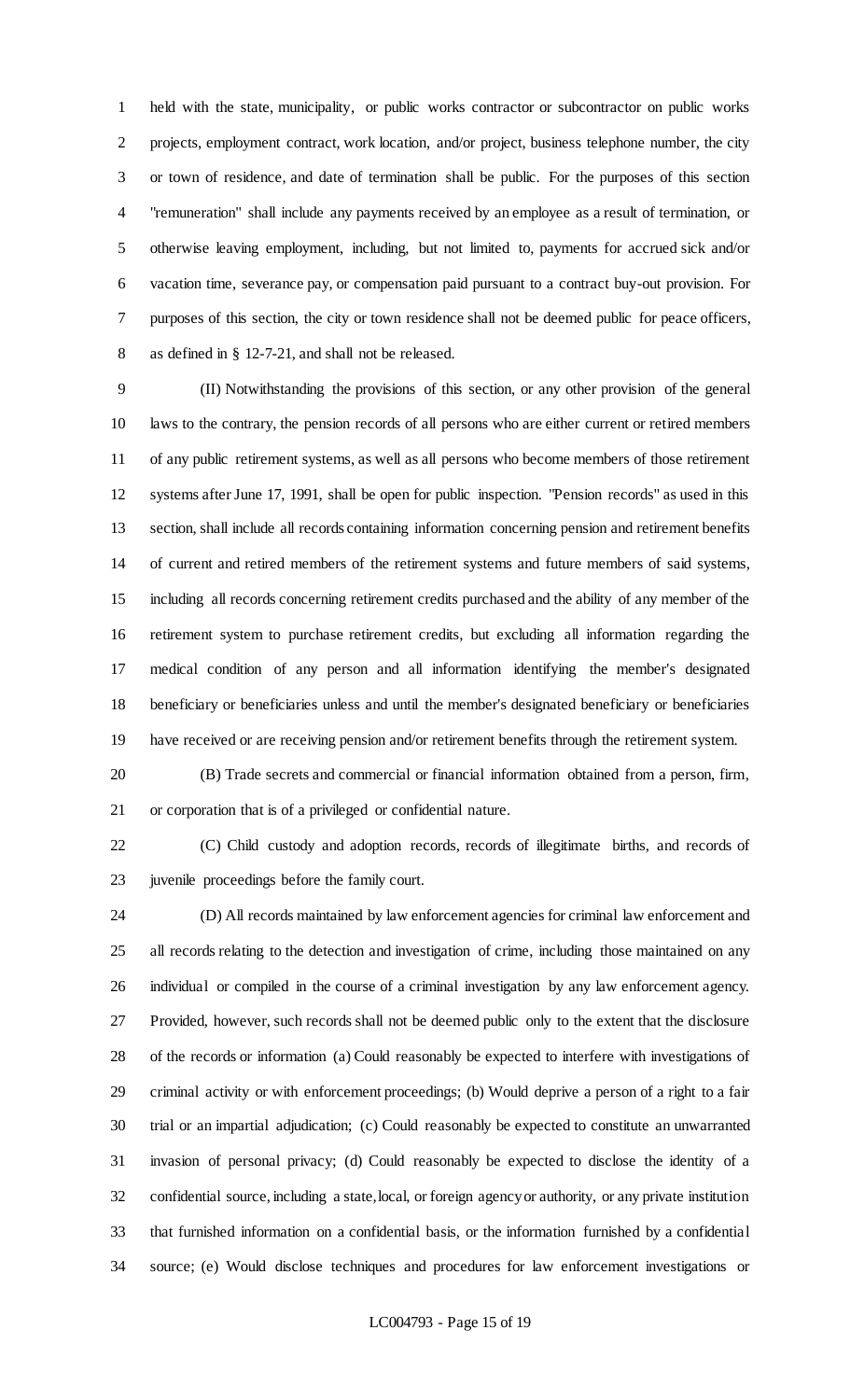prosecutions, or would disclose guidelines for law enforcement investigations or prosecutions; or (f) Could reasonably be expected to endanger the life or physical safety of any individual. Records relating to management and direction of a law enforcement agency and records or reports reflecting the initial arrest of an adult and the charge or charges brought against an adult shall be public.

 (E) Any records that would not be available by law or rule of court to an opposing party in litigation.

 (F) Scientific and technological secrets and the security plans of military and law enforcement agencies, the disclosure of which would endanger the public welfare and security.

 (G) Any records that disclose the identity of the contributor of a bona fide and lawful charitable contribution to the public body whenever public anonymity has been requested of the public body with respect to the contribution by the contributor.

 (H) Reports and statements of strategy or negotiation involving labor negotiations or collective bargaining.

 (I) Reports and statements of strategy or negotiation with respect to the investment or borrowing of public funds, until such time as those transactions are entered into.

 (J) Any minutes of a meeting of a public body that are not required to be disclosed pursuant to chapter 46 of title 42.

 (K) Preliminary drafts, notes, impressions, memoranda, working papers, and work products, including those involving research at state institutions of higher education on commercial, scientific, artistic, technical, or scholarly issues, whether in electronic or other format; provided, however, any documents submitted at a public meeting of a public body shall be deemed public.

 (L) Test questions, scoring keys, and other examination data used to administer a licensing examination, examination for employment or promotion, or academic examinations; provided, however, that a person shall have the right to review the results of his or her examination.

 (M) Correspondence of or to elected officials with or relating to those they represent and correspondence of or to elected officials in their official capacities.

 (N) The contents of real estate appraisals, engineering, or feasibility estimates and evaluations made for or by an agency relative to the acquisition of property or to prospective public supply and construction contracts, until such time as all of the property has been acquired or all proceedings or transactions have been terminated or abandoned; provided the law of eminent domain shall not be affected by this provision.

(O) All tax returns.

 (P) All investigatory records of public bodies, with the exception of law enforcement agencies, pertaining to possible violations of statute, rule, or regulation other than records of final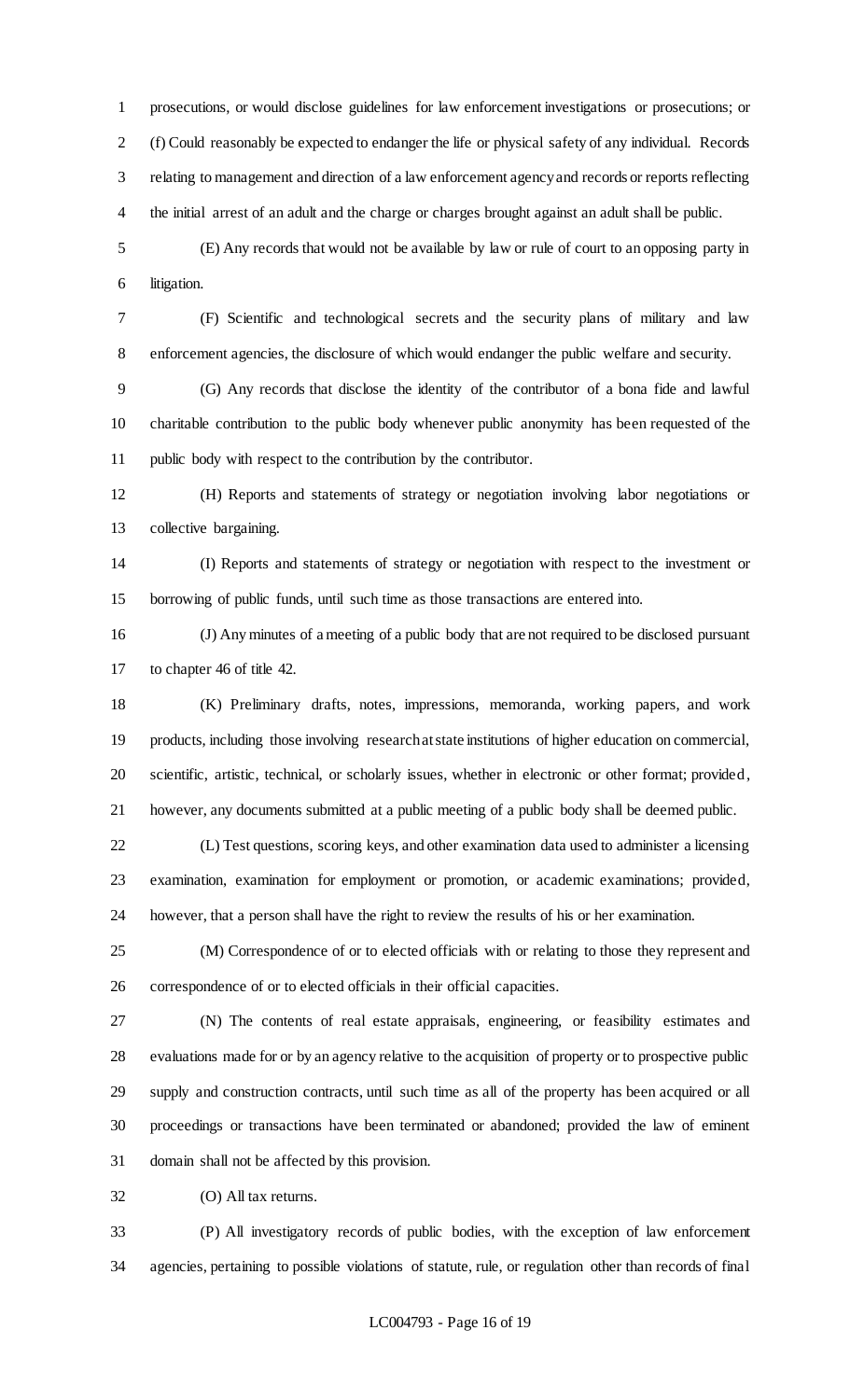actions taken, provided that all records prior to formal notification of violations or noncompliance shall not be deemed to be public.

 (Q) Records of individual test scores on professional certification and licensing examinations; provided, however, that a person shall have the right to review the results of his or her examination.

(R) Requests for advisory opinions until such time as the public body issues its opinion.

 (S) Records, reports, opinions, information, and statements required to be kept confidential by federal law or regulation or state law or rule of court.

 (T) Judicial bodies are included in the definition only in respect to their administrative function provided that records kept pursuant to the provisions of chapter 16 of title 8 are exempt from the operation of this chapter.

 (U) Library records that, by themselves or when examined with other public records, would reveal the identity of the library user requesting, checking out, or using any library materials.

 (V) Printouts from TELE -- TEXT devices used by people who are deaf or hard of hearing or speech impaired.

 (W) All records received by the insurance division of the department of business regulation from other states, either directly or through the National Association of Insurance Commissioners, if those records are accorded confidential treatment in that state. Nothing contained in this title or any other provision of law shall prevent or be construed as prohibiting the commissioner of insurance from disclosing otherwise confidential information to the insurance department of this or any other state or country, at any time, so long as the agency or office receiving the records agrees in writing to hold it confidential in a manner consistent with the laws of this state.

 (X) Credit card account numbers in the possession of state or local government are confidential and shall not be deemed public records.

 (Y) Any documentary material, answers to written interrogatories, or oral testimony provided under any subpoena issued under § 9-1.1-6.

 (Z) Any individually identifiable evaluations of public school employees made pursuant to state or federal law or regulation.

 (AA) All documents prepared by school districts intended to be used by school districts in protecting the safety of their students from potential and actual threats.

(BB) All documents, records and any records of proceedings generated pursuant to any

appeal brought under § 11-47-64, before a licensing authority, the department of attorney general

or the superior court.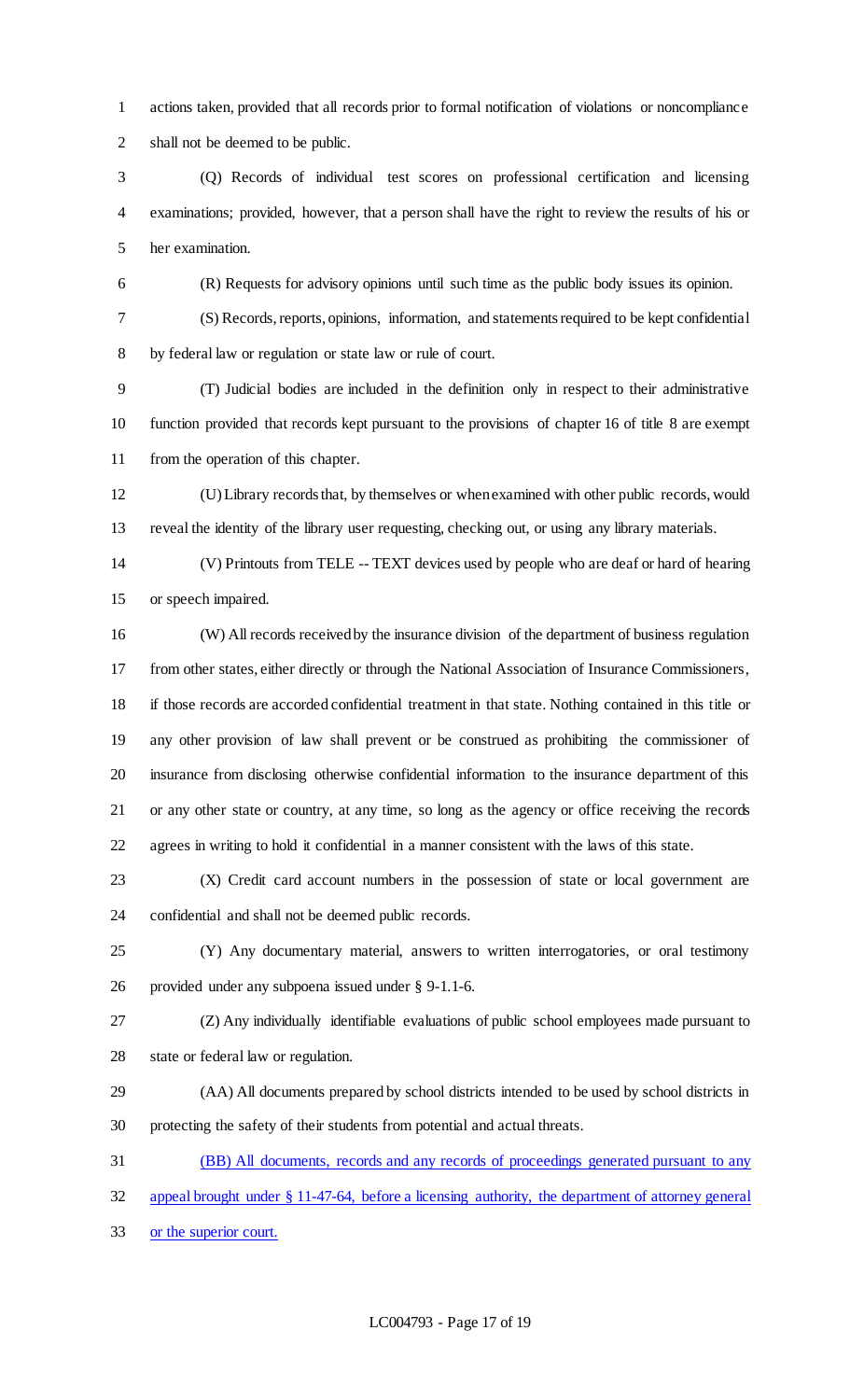======== LC004793 ========